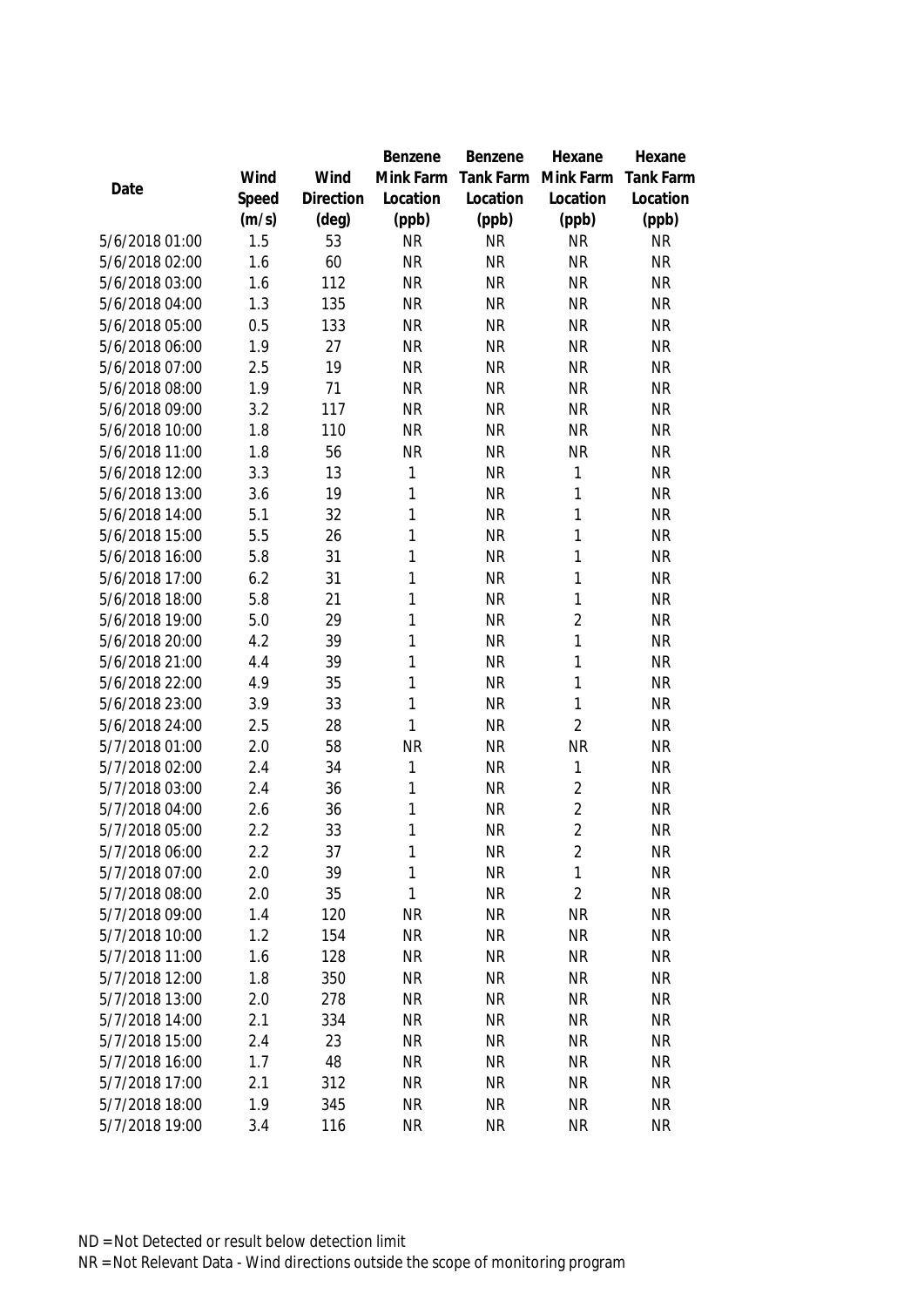|                |       |           | Benzene   | Benzene      | Hexane    | Hexane           |
|----------------|-------|-----------|-----------|--------------|-----------|------------------|
|                | Wind  | Wind      | Mink Farm | Tank Farm    | Mink Farm | <b>Tank Farm</b> |
| Date           | Speed | Direction | Location  | Location     | Location  | Location         |
|                | (m/s) | (deg)     | (ppb)     | (ppb)        | (ppb)     | (ppb)            |
| 5/7/2018 20:00 | 3.3   | 128       | <b>NR</b> | <b>NR</b>    | <b>NR</b> | <b>NR</b>        |
| 5/7/2018 21:00 | 3.3   | 135       | <b>NR</b> | <b>NR</b>    | <b>NR</b> | <b>NR</b>        |
| 5/7/2018 22:00 | 3.1   | 140       | <b>NR</b> | <b>NR</b>    | <b>NR</b> | <b>NR</b>        |
| 5/7/2018 23:00 | 3.3   | 153       | <b>NR</b> | <b>NR</b>    | <b>NR</b> | <b>NR</b>        |
| 5/7/2018 24:00 | 3.6   | 161       | <b>NR</b> | <b>NR</b>    | <b>NR</b> | <b>NR</b>        |
| 5/8/2018 01:00 | 3.6   | 167       | <b>NR</b> | <b>NR</b>    | <b>NR</b> | <b>NR</b>        |
| 5/8/2018 02:00 | 3.7   | 172       | <b>NR</b> | 1            | <b>NR</b> | $\mathbf{1}$     |
| 5/8/2018 03:00 | 2.9   | 187       | <b>NR</b> | $\mathbf 1$  | <b>NR</b> | 1                |
| 5/8/2018 04:00 | 3.5   | 176       | <b>NR</b> | $\mathbf{1}$ | <b>NR</b> | $\mathbf{1}$     |
| 5/8/2018 05:00 | 2.7   | 189       | <b>NR</b> | $\mathbf 1$  | <b>NR</b> | 1                |
| 5/8/2018 06:00 | 1.8   | 197       | <b>NR</b> | $\mathbf{1}$ | <b>NR</b> | 1                |
| 5/8/2018 07:00 | 2.3   | 183       | <b>NR</b> | $\mathbf 1$  | <b>NR</b> | 1                |
| 5/8/2018 08:00 | 2.7   | 180       | <b>NR</b> | $\mathbf{1}$ | <b>NR</b> | $\mathbf{1}$     |
| 5/8/2018 09:00 | 2.6   | 188       | <b>NR</b> | $\mathbf{1}$ | <b>NR</b> | $\mathbf{1}$     |
| 5/8/2018 10:00 | 3.1   | 197       | <b>NR</b> | $\mathbf{1}$ | <b>NR</b> | 1                |
| 5/8/2018 11:00 | 3.0   | 195       | <b>NR</b> | $\mathbf{1}$ | <b>NR</b> | $\mathbf{1}$     |
| 5/8/2018 12:00 | 2.6   | 206       | <b>NR</b> | $\mathbf{1}$ | <b>NR</b> | $\mathbf{1}$     |
| 5/8/2018 13:00 | 2.6   | 221       | <b>NR</b> | <b>NR</b>    | <b>NR</b> | <b>NR</b>        |
| 5/8/2018 14:00 | 2.8   | 169       | <b>NR</b> | <b>NR</b>    | <b>NR</b> | <b>NR</b>        |
| 5/8/2018 15:00 | 2.2   | 156       | <b>NR</b> | <b>NR</b>    | <b>NR</b> | <b>NR</b>        |
| 5/8/2018 16:00 | 3.3   | 140       | <b>NR</b> | <b>NR</b>    | <b>NR</b> | <b>NR</b>        |
| 5/8/2018 17:00 | 3.7   | 145       | <b>NR</b> | <b>NR</b>    | <b>NR</b> | <b>NR</b>        |
| 5/8/2018 18:00 | 4.3   | 139       | <b>NR</b> | <b>NR</b>    | <b>NR</b> | NR               |
| 5/8/2018 19:00 | 3.6   | 137       | <b>NR</b> | <b>NR</b>    | <b>NR</b> | <b>NR</b>        |
| 5/8/2018 20:00 | 3.0   | 140       | <b>NR</b> | <b>NR</b>    | <b>NR</b> | NR               |
| 5/8/2018 21:00 | 2.9   | 142       | <b>NR</b> | <b>NR</b>    | <b>NR</b> | <b>NR</b>        |
| 5/8/2018 22:00 | 3.1   | 140       | <b>NR</b> | <b>NR</b>    | <b>NR</b> | <b>NR</b>        |
| 5/8/2018 23:00 | 3.9   | 151       | <b>NR</b> | <b>NR</b>    | <b>NR</b> | <b>NR</b>        |
| 5/8/2018 24:00 | 3.9   | 153       | <b>NR</b> | <b>NR</b>    | <b>NR</b> | <b>NR</b>        |
| 5/9/2018 01:00 | 4.1   | 155       | <b>NR</b> | <b>NR</b>    | <b>NR</b> | <b>NR</b>        |
| 5/9/2018 02:00 | 3.8   | 168       | <b>NR</b> | <b>NR</b>    | <b>NR</b> | <b>NR</b>        |
| 5/9/2018 03:00 | 4.0   | 160       | <b>NR</b> | <b>NR</b>    | <b>NR</b> | <b>NR</b>        |
| 5/9/2018 04:00 | 4.0   | 163       | <b>NR</b> | <b>NR</b>    | <b>NR</b> | <b>NR</b>        |
| 5/9/2018 05:00 | 4.3   | 158       | <b>NR</b> | NR           | <b>NR</b> | <b>NR</b>        |
| 5/9/2018 06:00 | 6.2   | 161       | <b>NR</b> | <b>NR</b>    | <b>NR</b> | <b>NR</b>        |
| 5/9/2018 07:00 | 6.4   | 169       | <b>NR</b> | <b>NR</b>    | <b>NR</b> | <b>NR</b>        |
| 5/9/2018 08:00 | 4.5   | 162       | <b>NR</b> | <b>NR</b>    | <b>NR</b> | <b>NR</b>        |
| 5/9/2018 09:00 | 6.7   | 155       | <b>NR</b> | <b>NR</b>    | <b>NR</b> | <b>NR</b>        |
| 5/9/2018 10:00 | 4.8   | 179       | <b>NR</b> | $\mathbf 1$  | <b>NR</b> | $\mathbf{1}$     |
| 5/9/2018 11:00 | 4.2   | 183       | <b>NR</b> | $\mathbf{1}$ | <b>NR</b> | 1                |
| 5/9/2018 12:00 | 5.0   | 187       | <b>NR</b> | $\mathbf 1$  | <b>NR</b> | 1                |
| 5/9/2018 13:00 | 7.1   | 216       | <b>NR</b> | $\mathbf 1$  | <b>NR</b> | 1                |
| 5/9/2018 14:00 | 7.5   | 212       | <b>NR</b> | $\mathbf 1$  | <b>NR</b> | 1                |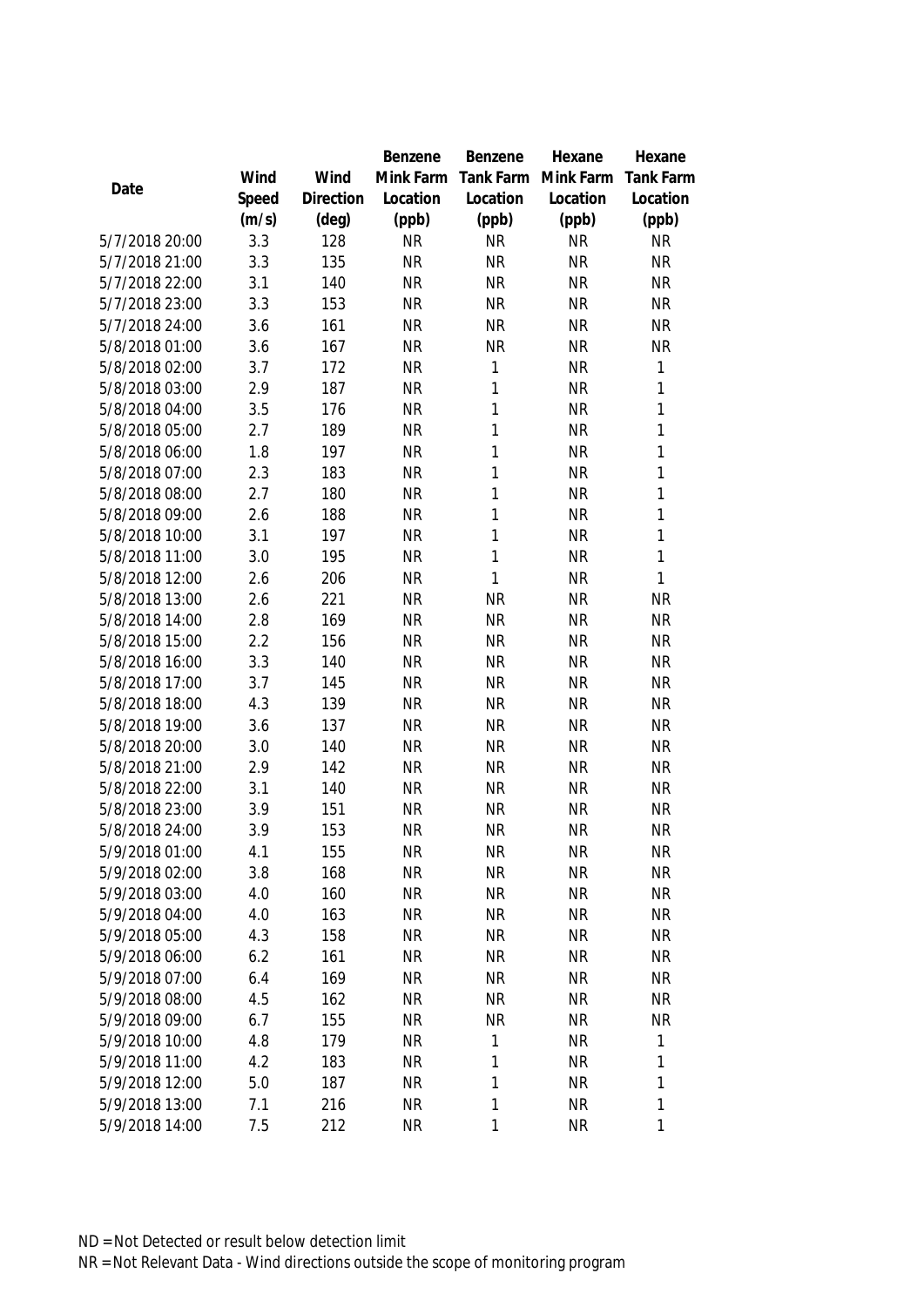|                 |       |           | Benzene   | Benzene        | Hexane       | Hexane           |
|-----------------|-------|-----------|-----------|----------------|--------------|------------------|
|                 | Wind  | Wind      | Mink Farm | Tank Farm      | Mink Farm    | <b>Tank Farm</b> |
| Date            | Speed | Direction | Location  | Location       | Location     | Location         |
|                 | (m/s) | (deg)     | (ppb)     | (ppb)          | (ppb)        | (ppb)            |
| 5/9/2018 15:00  | 7.6   | 217       | <b>NR</b> | 1              | <b>NR</b>    | 1                |
| 5/9/2018 16:00  | 7.4   | 221       | <b>NR</b> | 1              | <b>NR</b>    | 1                |
| 5/9/2018 17:00  | 7.9   | 226       | <b>NR</b> | 1              | <b>NR</b>    | 1                |
| 5/9/2018 18:00  | 9.0   | 226       | <b>NR</b> | 1              | <b>NR</b>    | 1                |
| 5/9/2018 19:00  | 7.2   | 248       | 1         | 1              | 1            | 1                |
| 5/9/2018 20:00  | 5.5   | 256       | 1         | $\mathbf{1}$   | 1            | 1                |
| 5/9/2018 21:00  | 5.6   | 296       | 1         | <b>NR</b>      | 1            | <b>NR</b>        |
| 5/9/2018 22:00  | 3.9   | 286       | 1         | <b>NR</b>      | 1            | <b>NR</b>        |
| 5/9/2018 23:00  | 4.3   | 292       | 1         | <b>NR</b>      | 1            | <b>NR</b>        |
| 5/9/2018 24:00  | 3.0   | 282       | 1         | <b>NR</b>      | 1            | <b>NR</b>        |
| 5/10/2018 01:00 | 2.4   | 273       | 1         | 1              | 1            | 1                |
| 5/10/2018 02:00 | 2.1   | 271       | 1         | 1              | 1            | 1                |
| 5/10/2018 03:00 | 2.1   | 253       | 1         | $\mathbf{1}$   | 1            | 1                |
| 5/10/2018 04:00 | 3.4   | 249       | 1         | $\mathbf{1}$   | 1            | 1                |
| 5/10/2018 05:00 | 2.8   | 260       | 1         | $\overline{2}$ | 1            | $\overline{2}$   |
| 5/10/2018 06:00 | 2.4   | 254       | 1         | $\overline{2}$ | 1            | $\overline{2}$   |
| 5/10/2018 07:00 | 2.7   | 248       | 1         | $\mathbf{1}$   | 1            | 1                |
| 5/10/2018 08:00 | 3.2   | 280       | 1         | <b>NR</b>      | 1            | <b>NR</b>        |
| 5/10/2018 09:00 | 4.2   | 307       | 1         | <b>NR</b>      | 1            | <b>NR</b>        |
| 5/10/2018 10:00 | 3.8   | 313       | 1         | <b>NR</b>      | 1            | <b>NR</b>        |
| 5/10/2018 11:00 | 3.2   | 307       | 1         | <b>NR</b>      | 1            | <b>NR</b>        |
| 5/10/2018 12:00 | 2.8   | 334       | 1         | <b>NR</b>      | 1            | <b>NR</b>        |
| 5/10/2018 13:00 | 2.9   | 347       | 1         | <b>NR</b>      | 1            | <b>NR</b>        |
| 5/10/2018 14:00 | 2.6   | 327       | <b>NR</b> | <b>NR</b>      | <b>NR</b>    | <b>NR</b>        |
| 5/10/2018 15:00 | 3.2   | 307       | <b>NR</b> | <b>NR</b>      | <b>NR</b>    | <b>NR</b>        |
| 5/10/2018 16:00 | 3.4   | 360       | <b>NR</b> | <b>NR</b>      | <b>NR</b>    | <b>NR</b>        |
| 5/10/2018 17:00 | 3.1   | 75        | <b>NR</b> | <b>NR</b>      | <b>NR</b>    | <b>NR</b>        |
| 5/10/2018 18:00 | 3.1   | 75        | <b>NR</b> | <b>NR</b>      | <b>NR</b>    | <b>NR</b>        |
| 5/10/2018 19:00 | 2.8   | 78        | <b>NR</b> | <b>NR</b>      | <b>NR</b>    | <b>NR</b>        |
| 5/10/2018 20:00 | 2.2   | 65        | <b>NR</b> | <b>NR</b>      | <b>NR</b>    | <b>NR</b>        |
| 5/10/2018 21:00 | 1.9   | 65        | <b>NR</b> | <b>NR</b>      | <b>NR</b>    | <b>NR</b>        |
| 5/10/2018 22:00 | 1.9   | 59        | <b>NR</b> | <b>NR</b>      | <b>NR</b>    | <b>NR</b>        |
| 5/10/2018 23:00 | 2.0   | 66        | <b>NR</b> | <b>NR</b>      | <b>NR</b>    | <b>NR</b>        |
| 5/10/2018 24:00 | 2.7   | 75        | NR        | <b>NR</b>      | <b>NR</b>    | <b>NR</b>        |
| 5/11/2018 01:00 | 3.3   | 60        | <b>NR</b> | <b>NR</b>      | <b>NR</b>    | <b>NR</b>        |
| 5/11/2018 02:00 | 3.4   | 48        | <b>NR</b> | <b>NR</b>      | <b>NR</b>    | <b>NR</b>        |
| 5/11/2018 03:00 | 4.1   | 38        | 1         | <b>NR</b>      | $\mathbf{1}$ | <b>NR</b>        |
| 5/11/2018 04:00 | 3.8   | 38        | 1         | <b>NR</b>      | 1            | <b>NR</b>        |
| 5/11/2018 05:00 | 3.5   | 44        | <b>NR</b> | <b>NR</b>      | NR           | <b>NR</b>        |
| 5/11/2018 06:00 | 3.0   | 55        | <b>NR</b> | <b>NR</b>      | <b>NR</b>    | <b>NR</b>        |
| 5/11/2018 07:00 | 2.8   | 52        | <b>NR</b> | <b>NR</b>      | <b>NR</b>    | <b>NR</b>        |
| 5/11/2018 08:00 | 3.9   | 45        | <b>NR</b> | <b>NR</b>      | <b>NR</b>    | <b>NR</b>        |
| 5/11/2018 09:00 | 3.5   | 50        | <b>NR</b> | <b>NR</b>      | <b>NR</b>    | <b>NR</b>        |